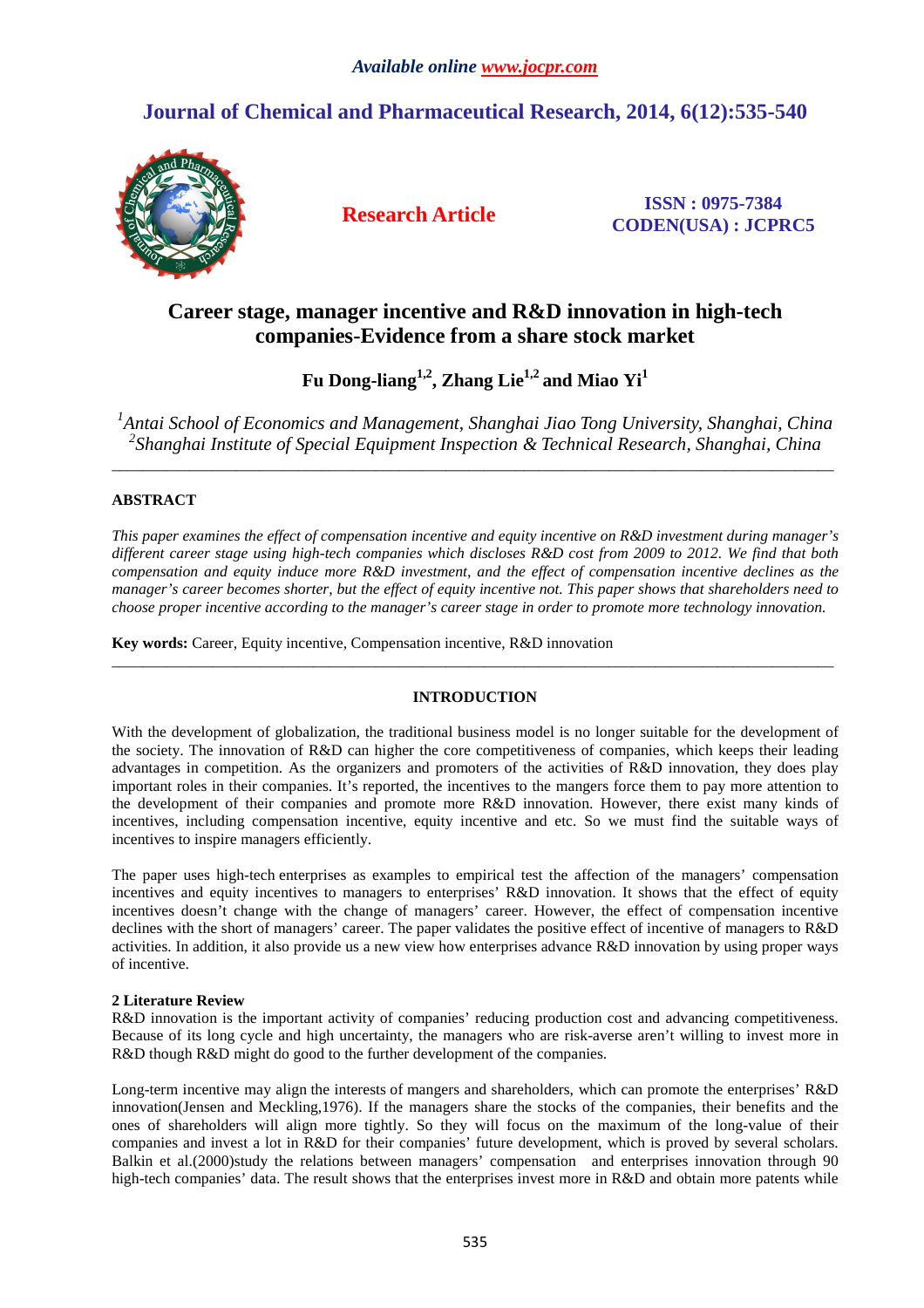the managers have more equity incentive. Lerner and Wulf(2007)find the positive correlation between long-term incentive to senior executives and R&D innovation of the companies. Wu and  $Tu(2007)$ explain that the managers are willing to invest more on R&D because there will be a long time for the redemption of their equity. Xia, Tang(2008)and Wang(2011)figure that the equity incentive to managers urges the amount of R&D investing.

*\_\_\_\_\_\_\_\_\_\_\_\_\_\_\_\_\_\_\_\_\_\_\_\_\_\_\_\_\_\_\_\_\_\_\_\_\_\_\_\_\_\_\_\_\_\_\_\_\_\_\_\_\_\_\_\_\_\_\_\_\_\_\_\_\_\_\_\_\_\_\_\_\_\_\_\_\_\_*

## **3 Hypothesis in the Models**

Currency compensation is the main kind of incentive in China. To most of the managers in public companies, the short-term compensation incentive not only promote their working enthusiasm but also have low the risk and short-period redemption. That means short-term incentive such as currency compensation has great attraction to managers, and even more effective than long-term incentive(Tang and Zheng, 2009). Based on the investigation data on Chinese manufacturing enterprises by the World Bank, Li and Song(2010)figure that the compensation incentive to managers promote the activities of R&D in companies. Lin et al.(2011)think that compensation incentive has positive effect on R&D activities in enterprises by studying private enterprises. So, here is the first hypothesis:

H1:Both equity incentive and compensation incentive can promote more R&D innovation in enterprises.

Although incentive promotes innovation, different kinds of incentive create different effects on the enterprises' innovation activities. Harley et al.(2002)test the  $R&D$  innovation different effects of the stock option and restricted stock through simultaneous equations models. That shows there must be no limited fixed kind of incentive to managers. And the board should consider both the residual risk on managers and the investment opportunities the companies have. Xue(2007)find that managers are prone to outside purchasing for R&D innovation with compensation incentive while they are prone to inside developing for R&D innovation with equity incentive. After derivation of mathematical model, Manso(2011)think that the possibility of short-term failure must be considered for the most effective incentive to R&D innovation..

The careers of the managers have great effects on their behaviors. The reason why companies are willing to invest on R&D is the heavily expectation return of the investment. However, that will be high risk and long-term period of return. During the early careers of managers, they probably get long-term benefits from the R&D. But during the later period, it is hard to share the benefits from R&D. So they aren't eager to invest on R&D. Dechow and Sloan(1991)find that CEO probably reduce expenditure on R&D before their leaving for the high the performance. Barker and Mueller(2002)figure the expenditure of R&D has the negative correlation with the ages of CEO. Moreover, it has positive correlation with their terms of office. Liu(2007)and Hu(2009)figure the ages of senior leaders determines the R&D invest activities .

Equity incentive is a long-term incentive, so they can receive benefits from R&D investment even their career is over. So the effects of equity incentive to R&D innovation may not change with the change of the careers of managers. But it is different for compensation incentive. It is hard to have great effects of incentive even giving powerful compensation incentive to managers who are the late career period. Because the rational managers aren't willing to invest more on R&D, which means the effects of compensation incentive to R&D innovation declines with the shortening of managers' career period . So, here is the second hypothesis, including two sub-hypothesis:

H2:The effects of different kinds of incentive to R&D innovation have significant difference, considering the careers of managers.

H2a:The effects of equity incentive to R&D innovation don't change with the change of the careers of managers.

H2b:The effects of compensation incentive to R&D innovation declines with the shortening of managers' career period.

## **4 Research Design**

The paper studies the effects on R&D innovation by equity incentive and compensation incentive to managers under their different career periods. We estimate the career period of managers according to their ages. If the manager is younger, his remaining career period is long, and vice versa.

According to the classification of industry, medicine, electronic and IT are classic high-tech enterprises. So we study about the three kinds of enterprises. We use the data of R&D expenditure from the Sequence Database , the data of finance and managers from Guo Tai-an database. To the assurance of R&D expenditure, we have check the data according to finance reports. We choose 323 medicine, electronic and IT companies as samples from 2009 to 2012 and get 1022 observations.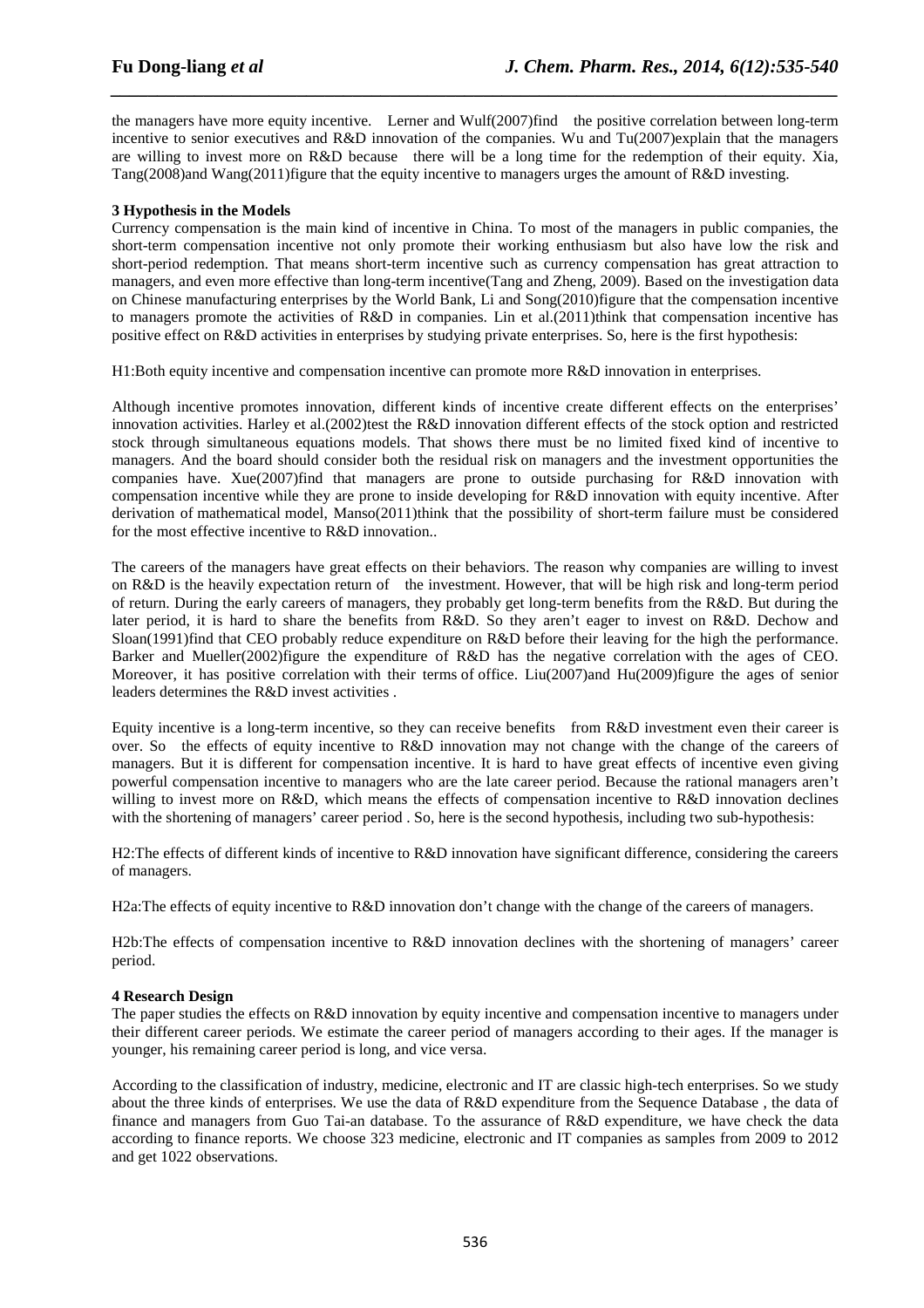The dependent variables in regression model are the percentage of R&D expenditure, which are measured by the ratio of R&D expenditure and the main business income. The main independent variables are equity incentive and compensation incentive which are measured by the managers' share holding and compensation. Here list the models. Based on the reference, we control such variables as Age, Size, TobinQ, ROA, Cash and Lev. The table 1 shows the definition of variables.

*\_\_\_\_\_\_\_\_\_\_\_\_\_\_\_\_\_\_\_\_\_\_\_\_\_\_\_\_\_\_\_\_\_\_\_\_\_\_\_\_\_\_\_\_\_\_\_\_\_\_\_\_\_\_\_\_\_\_\_\_\_\_\_\_\_\_\_\_\_\_\_\_\_\_\_\_\_\_*

 $RD_{ii} = \beta_0 + \beta_1 Age_{ii} + \beta_2 Size_{ii} + \beta_3 TobinQ_{ii} + \beta_4ROA_{ii} + \beta_5Cash_{ii} +$  $\beta_{6}Lev_{ii} + \beta_{7}Stock_{ii} + \beta_{8}Pay_{ii} + Year + Industry + \xi_{ii}$ 

| яnі |  |  |  |
|-----|--|--|--|
|-----|--|--|--|

| Variables   | Definition                | Computing Method                                  |
|-------------|---------------------------|---------------------------------------------------|
| RD.         | R&D Innovation            | R&D Expenditure / Main Business Income            |
| Age         | Companies' age to Market  | The years from IPO to now                         |
| <b>Size</b> | Capital Scale             | Natural Logarithm of Total Assets                 |
| TobinO      | Opportunity of Increasing | Market Value / Replacement Cost                   |
| <b>ROA</b>  | <b>Return on Assets</b>   | Net profits / Total Assets                        |
| Cash        | Cash Flow                 | Operating Cash Flow / Main Business Income        |
| Lev         | <b>Finance Ratio</b>      | Total Liabilities / Total Assets                  |
| Stock       | <b>Equity Incentive</b>   | Value is 1 if holding Stock, otherwise Value is 0 |
| Pay         | Compensation Incentive    | Natural Logarithm of Currency Compensation        |

#### **RESULTS**

#### **5.1 Descriptive Statistics**

Descriptive statistics of the regression variables is showed in table 2. It shows that there is huge difference among different high-tech companies. The average ratio of R&D expenditure and main business income is about 5.1%. And the lowest is 0.03% while the highest is up to 51.1%. Focus on the sharing stocks and compensation of managers, almost half of the companies' managers hold the stocks of their companies. Among them, the lowest salary of them is 1,000RMB(its' Natural Logarithm is 9.210)and the highest is 6,620,000 RMB(its' Natural Logarithm is 15.706).

| Table2 Descriptive statistics of the regression variables |  |  |  |  |
|-----------------------------------------------------------|--|--|--|--|
|-----------------------------------------------------------|--|--|--|--|

| Variables    | <b>Observations</b> | Avg    | <b>SD</b> | Min      | Max    |
|--------------|---------------------|--------|-----------|----------|--------|
| <b>RD</b>    | 1022                | 0.051  | 0.056     | 0.0003   | 0.511  |
| Age          | 1022                | 7.604  | 5.827     |          | 22     |
| Size         | 1022                | 21.397 | 0.952     | 19.032   | 25.400 |
| TobinO       | 1022                | 2.355  | 1.578     | 0.406    | 13.207 |
| <b>ROA</b>   | 1022                | 0.060  | 0.064     | $-0.404$ | 0.494  |
| Cash         | 1022                | 0.047  | 0.078     | $-0.585$ | 0.378  |
| Lev          | 1022                | 0.344  | 0.196     | 0.008    | 0.983  |
| <b>Stock</b> | 1022                | 0.495  | 0.500     |          |        |
| Pay          | 1022                | 13.052 | 0.804     | 9.210    | 15.706 |

#### **Table 3 Effects on R&D by Incentive to Mangers**

|                          | Dependent Variable = RD |              |              |  |
|--------------------------|-------------------------|--------------|--------------|--|
|                          | $-0.002***$             | $-0.002$ *** | $-0.002$ *** |  |
| Age                      | $(-6.24)$               | $(-6.91)$    | $(-5.96)$    |  |
| <b>Size</b>              | $0.004**$               | 0.002        | 0.002        |  |
|                          | (2.06)                  | (1.06)       | (1.05)       |  |
| TobinO                   | $0.006***$              | $0.006***$   | $0.006***$   |  |
|                          | (4.73)                  | (4.72)       | (4.56)       |  |
| ROA                      | $-0.090***$             | $-0.102***$  | $-0.100***$  |  |
|                          | $(-2.93)$               | $(-3.28)$    | $(-3.21)$    |  |
| Cash                     | $0.050**$               | $0.044*$     | $0.047**$    |  |
|                          | (2.18)                  | (1.91)       | (2.04)       |  |
| Lev                      | $-0.051***$             | $-0.054***$  | $-0.051***$  |  |
|                          | $(-5.24)$               | $(-5.51)$    | $(-5.28)$    |  |
| Stock                    | $0.011***$              |              | $0.011***$   |  |
|                          | (3.49)                  |              | (3.29)       |  |
| Pay                      |                         | $0.005**$    | $0.005**$    |  |
|                          |                         | (2.52)       | (2.24)       |  |
| Years                    | Control                 | Control      | Control      |  |
| Industry                 | Control                 | Control      | Control      |  |
| Sample Number            | 1022                    | 1022         | 1022         |  |
| Adjusting R <sub>2</sub> | 0.261                   | 0.257        | 0.264        |  |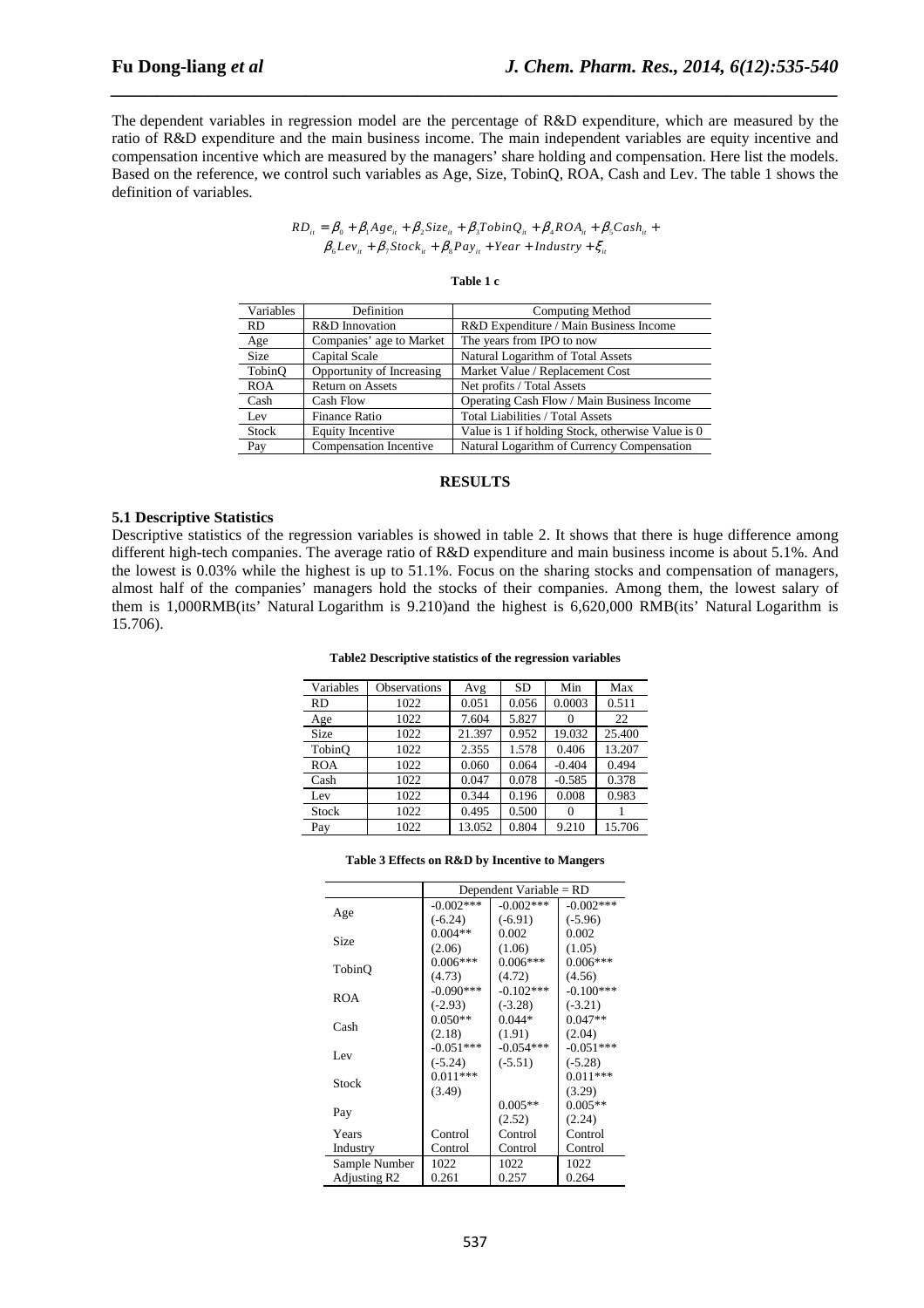## **5.2 Result Analysis of Regression**

Table 3 shows the effects on R&D by incentive to mangers. It shows that the variable Stock is significantly positive at 1% level while the variable Pay is significantly positive at 5% level. That means their R&D innovation levels are higher in those companies which give equity incentive to their managers. Moreover, the higher the compensation of mangers is, the more advanced R&D innovation the companies have. Thus, the hypothesis 1 is supported. In addition,we find there exists positive correlation between the R&D innovation levels of companies and their cash flow. In the meantime, the R&D innovation levels of companies also and opportunity of increasing have the negative correlation with companies' age to Market, return on assets and finance ratio.

*\_\_\_\_\_\_\_\_\_\_\_\_\_\_\_\_\_\_\_\_\_\_\_\_\_\_\_\_\_\_\_\_\_\_\_\_\_\_\_\_\_\_\_\_\_\_\_\_\_\_\_\_\_\_\_\_\_\_\_\_\_\_\_\_\_\_\_\_\_\_\_\_\_\_\_\_\_\_*

To test the effects on R&D innovation by equity incentive and compensation incentive to managers under their different career periods, we first generalize the distribution of the ages of managers in the samples. As showed in table 4, during the samples, the youngest manager is 32 years old and the oldest is 72 years old. And most of them are range from 40-49 and 50-59. Thus, we regard the managers below 50 years old as being their early period of career and those over 50 years old as being their later period of career. Then , we carry out regressing analyses over the two sub-samples to test the effects on R&D innovation by incentive to managers.

#### **Table 4 the Distribution of Ages of Managers**

| The age range of Managers | $30-39$ | 40-49 | 50-59 | )ver 60 |
|---------------------------|---------|-------|-------|---------|
| <b>Observation Number</b> |         |       |       |         |

Table 5 shows the result of the regression of sub-samples, and it is easy to see that the variables Stock and Pay are statistically significant on the level of 1% by managers' early career, it means that both equity and compensation incentive for managers can promote the R&D of behavior of enterprise. On the other hand, the variables Stock is statistically significant on the level of 5% by managers' twilight career, while the variables Pay is not significant, it means compensation incentive may be very difficult to play the original incentive effect, but the equity incentive may still give the motivation.

| Table 5 the Effect of Enterprise's Research and Innovation by Incentive to Manager's on Different Career stages |  |  |
|-----------------------------------------------------------------------------------------------------------------|--|--|
|                                                                                                                 |  |  |

|                   | Dependent Variable = $RD$ |             |                       |              |  |
|-------------------|---------------------------|-------------|-----------------------|--------------|--|
|                   | Early career stage        |             | Twilight career stage |              |  |
|                   | $-0.002***$               | $-0.002***$ | $-0.002***$           | $-0.002$ *** |  |
| Age               | $(-4.86)$                 | $(-6.43)$   | $(-4.27)$             | $(-4.29)$    |  |
| Size              | $0.005**$                 | 0.002       | 0.002                 | 0.001        |  |
|                   | (2.05)                    | (0.73)      | (0.58)                | (0.30)       |  |
| TobinO            | $0.007***$                | $0.007***$  | $0.003*$              | 0.003        |  |
|                   | (3.60)                    | (3.73)      | (1.86)                | (1.62)       |  |
| <b>ROA</b>        | $-0.090*$                 | $-0.102*$   | $-0.097$              | $-0.112**$   |  |
|                   | $(-1.71)$                 | $(-1.92)$   | $(-1.59)$             | $(-2.37)$    |  |
| Cash              | $0.086**$                 | $0.079**$   | 0.003                 | $-0.001$     |  |
|                   | (2.54)                    | (2.37)      | (0.10)                | $(-0.03)$    |  |
| Lev               | $-0.050***$               | $-0.050***$ | $-0.058***$           | $-0.061***$  |  |
|                   | $(-3.46)$                 | $(-3.48)$   | $(-3.47)$             | $(-4.63)$    |  |
| Stock             | $0.015***$                |             | $0.009**$             |              |  |
|                   | (3.57)                    |             | (1.96)                |              |  |
|                   |                           | $0.008***$  |                       | 0.004        |  |
| Pay               |                           | (2.93)      |                       | (1.44)       |  |
| Year              | Controlled                | Controlled  | Controlled            | Controlled   |  |
| Industry category | Controlled                | Controlled  | Controlled            | Controlled   |  |
| Sample number     | 632                       | 632         | 390                   | 390          |  |
| Adjust R2         | 0.283                     | 0.280       | 0.265                 | 0.242        |  |

Table 6 shows the incentive effect of managers under different career period, we define a new variable Career., which represent the manager's career period, we also design a new interaction term between the manager's incentive and career . The specific definition of career is as follows: when the age of a manager is between 30 and 39, the Career's value is 0, when the age of a manager is between 40 and 49, the Career's value is 1, when the age of a manager is between 50 and 59, the Career's value is 2, when the age of a manager is over 60, the Career's value is 3. According to the result of table 6, if we discard the effect of interaction term, variable Career is negative, it means that the R&D innovation of enterprise would reduce with the career stage of manager shortened. If we consider the effect of interaction term, the interaction term between variable Stock and Career is not significant, the interaction term between variable Pay and Career is negative, it means the effects of equity incentive to R&D innovation may not change with the change of the careers of managers, while the effects of compensation incentive to R&D innovation decrease with the shorten of managers career life, hypothesis 2 receive support according to analysis above.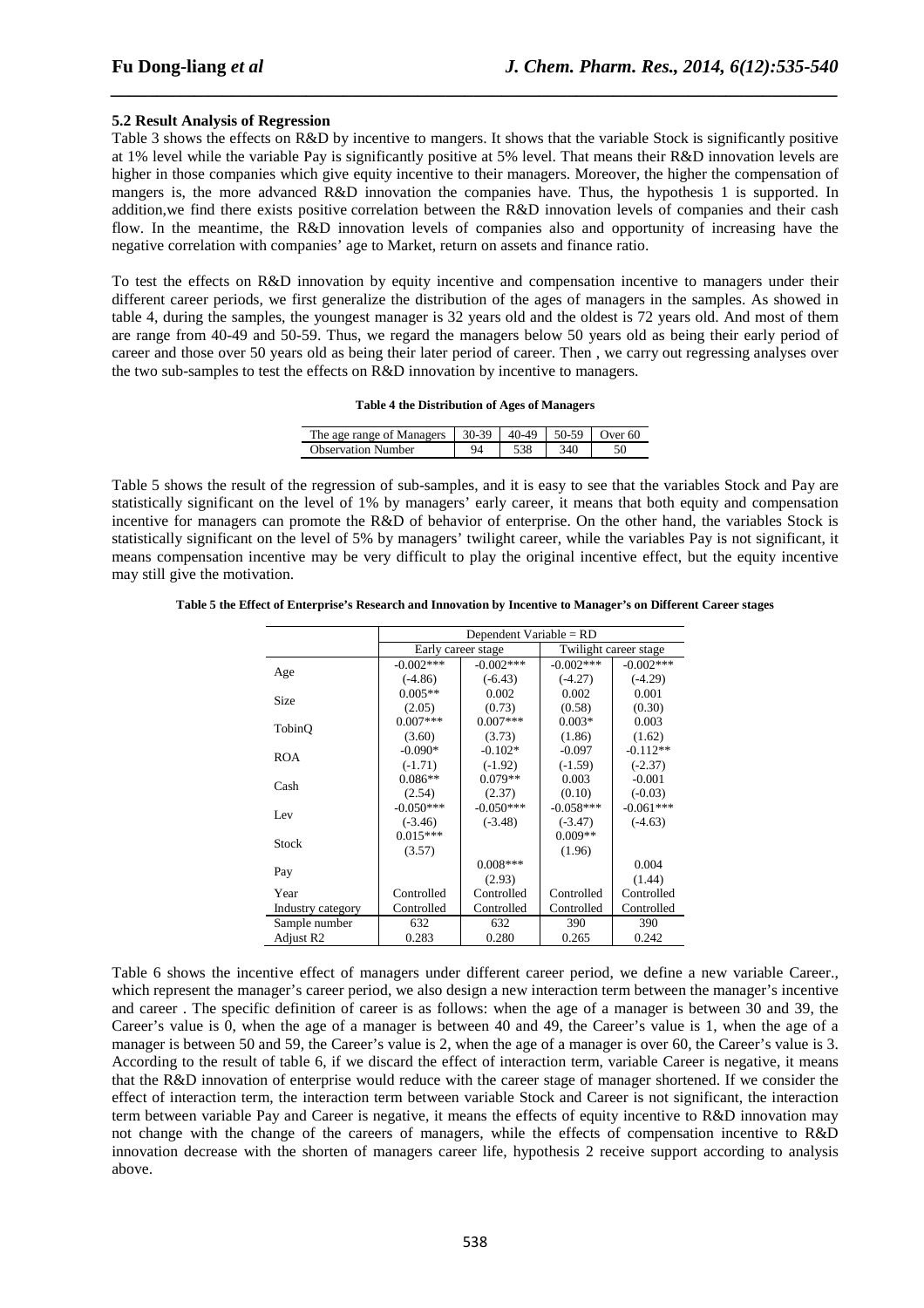|                   | Dependent Variable = $RD$ |             |             |  |
|-------------------|---------------------------|-------------|-------------|--|
|                   | $-0.002***$               | $-0.002***$ | $-0.002***$ |  |
| Age               | $(-5.62)$                 | $(-5.87)$   | $(-6.56)$   |  |
| Size              | 0.002                     | $0.004**$   | 0.002       |  |
|                   | (1.12)                    | (2.30)      | (1.05)      |  |
|                   | $0.006***$                | $0.006***$  | $0.006***$  |  |
| TobinQ            | (4.61)                    | (4.77)      | (4.69)      |  |
| <b>ROA</b>        | $-0.109***$               | $-0.097***$ | $-0.109***$ |  |
|                   | $(-3.51)$                 | $(-3.15)$   | $(-3.50)$   |  |
| Cash              | $0.048**$                 | $0.051**$   | $0.045**$   |  |
|                   | (2.10)                    | (2.23)      | (1.97)      |  |
| Lev               | $-0.055***$               | $-0.054***$ | $-0.056***$ |  |
|                   | $(-5.67)$                 | $(-5.56)$   | $(-5.74)$   |  |
| Stock             | $0.011***$                | $0.020***$  |             |  |
|                   | (3.38)                    | (3.09)      |             |  |
|                   | $0.006***$                |             | $0.014***$  |  |
| Pay               | (2.71)                    |             | (3.34)      |  |
| Career            | $-0.007***$               | $-0.003$    | 0.064       |  |
|                   | $(-3.31)$                 | $(-1.11)$   | (1.49)      |  |
| Stock * Career    |                           | $-0.007$    |             |  |
|                   |                           | $(-1.54)$   |             |  |
| Pay * Career      |                           |             | $-0.005**$  |  |
|                   |                           |             | $(-2.10)$   |  |
| Year              | Controlled                | Controlled  | Controlled  |  |
| Industry category | Controlled                | Controlled  | Controlled  |  |
| Sample number     | 1022                      | 1022        | 1022        |  |
| Adjust R2         | 0.271                     | 0.267       | 0.266       |  |

*\_\_\_\_\_\_\_\_\_\_\_\_\_\_\_\_\_\_\_\_\_\_\_\_\_\_\_\_\_\_\_\_\_\_\_\_\_\_\_\_\_\_\_\_\_\_\_\_\_\_\_\_\_\_\_\_\_\_\_\_\_\_\_\_\_\_\_\_\_\_\_\_\_\_\_\_\_\_* **Table 6 the Effect of Career Stage to Incentive of Manager** 

According to the result of table 5 and table 6, different career stage has an important impact on incentive of manager, especially on compensation incentive. With the shortening of the manager's career, promoting effect of monetary compensation for R&D innovation decline continuously, even more, the monetary compensation will make little incentive effect on twilight career. In order to encourage R&D investment, it is necessary for enterprise to select the appropriate incentive mode according to the career stage of managers. Especially for the manager on their twilight career stage, the incentive effect of monetary compensation will be very limited, equity incentive always be much more reasonable.

#### **6 Robustness Test**

In order to ensure the robustness of the conclusion, a part of the regression variables were replaced, including using the ratio of R&D expenses and total assets represent the innovation strength, using the shareholding ratio of managers represent the intensity of equity incentive, etc. we found no significant change after that. At the same time, we measured the manager's career in another way according to the tenure, we find that compensation incentive and equity incentive both promote the R&D innovation at the beginning of manager's career. However, in one to two years before the manager turnover, only the equity incentive can play a weak incentive effect, so it is obvious that our research is quite robust from the side.

#### **CONCLUSION**

This paper examines the effect of compensation incentive and equity incentive on R&D investment during manager's different career stage using high-tech companies which discloses R&D cost from 2009 to 2012. the result of the regression shows that equity incentive and compensation incentive for manager can promote enterprise to more R&D innovation, however, different way of incentive will lead to different effect, incorporate is: the positive effect of equity incentive to R&D innovation does not vary with the change of manager's career stage, but the effects of compensation incentive to R&D innovation decrease with the shorten of managers career life.

Exploring the effect from manager incentive to R&D innovation according to different career stage and incentive way, we not only enrich the theoretical literature about manager incentive and enterprise R&D innovation domain, but also we give many reality guiding significance for the enterprise choose the appropriate incentives in practice, so as to improve the level of R&D innovation, and strengthen technological innovation and sustainable development ability.

As a long-term way of incentive, equity incentive has great effect, it can urge enterprises to make more R&D investment which would be necessary in the future, it also can avoid short-sighted behavior of operators, linking the manager interest and the shareholders' interest effectively. In contrast, the effect of compensation incentive is limited, because the effect of compensation incentive depends on consistency of manager's goal and expected return.